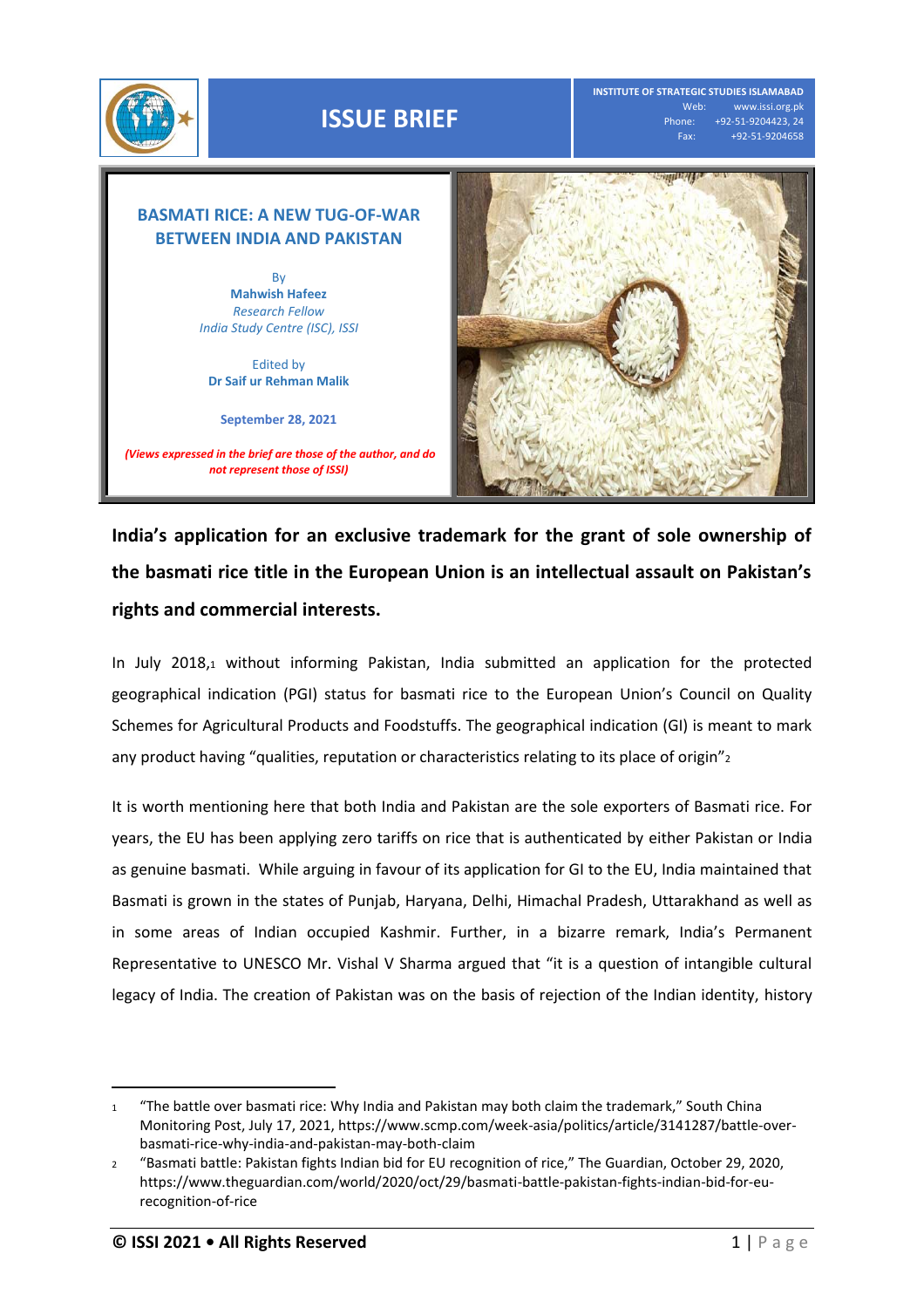and culture. Else, why partition? Hence, one is free to grow what one wants in Pakistan, but cannot use the trademark basmati."<sup>3</sup>

After much deliberation, the EU published the Indian application so that other stakeholders could also respond and register their observations. On its part, Pakistan has made it clear that it would oppose any such move by India. Number of areas in Pakistan's Punjab province like Gujranwala, Sheikhupura, Sialkot, Hafizabad and others are famous for producing the finest quality of basmati rice. The fact that the "both the reputation and geographic area (for basmati) are common to India and Pakistan '' has also been accepted by a legal researcher Delphine Marie-Vivien who is associated with CIRAD, French agricultural research and cooperation organisation.4 If Indian application is accepted by the EU, it would not only mean an economic loss for Pakistan but would also mean that India would be able to sell the rice at a price of its own choice.

Hence, it is clear that the possibility of India getting the GI will adversely affect Pakistan's economic interest. The EU is a very important market for Pakistan's rice industry. In fact, in recent years, Pakistan's export of basmati rice to the EU has increased significantly. It exported 120,000 metric tons of rice to the EU in 2017 whereas, in 2019, it increased to 300,000 metric tons filling two thirds of the region's demand .<sup>5</sup> On the other hand, India's exports of this aromatic rice has been on decline due to failure of its producers to meet stringent EU standards on the use of pesticides and lately, it has been exporting more rice towards comparatively less beneficial markets.

The Indian intentions can also be gauged by the reports in the media that exporters of rice in both the countries wanted joint claim but this suggestion was soon rejected by the All India Rice Exporters Association (AIREA) which clearly stated that it is standing behind the Indian government. <sup>6</sup> Besides, Indian analysts also believe that any effort for joint claim will have little chance due to the disputed territory of Jammu and Kashmir which both the countries will show as its own in their maps.

But apart from India's nefarious designs, a part of blame also falls upon Pakistan for failing to register basmati rice as a local product in the country which is mandatory before applying for registration of any product in the international market. In a laxed manner, Pakistan's senate passed

 $\overline{a}$ 

<sup>3</sup> Vishal V Sharma, Twitter, June 14, 2021, https://twitter.com/VishalVSharma7/status/1404685296797732864

<sup>4</sup> Meera Jacob, "Explained: India and Pakistan's war over GI tag for basmati rice," The Week, July 26, 2021, https://www.theweek.in/news/biz-tech/2021/07/26/explained-india-pakistan-war-gi-tag-basmatirice.html

<sup>5</sup> "Basmati battle: Pakistan fights Indian bid for EU recognition of rice," op.cit

<sup>6</sup> "Basmati GI in EU: India says Pak's claim unfounded," Financial Express, June 16, 2021, https://www.financialexpress.com/market/commodities/basmati-gi-in-eu-india-says-paks-claimunfounded/2272112/